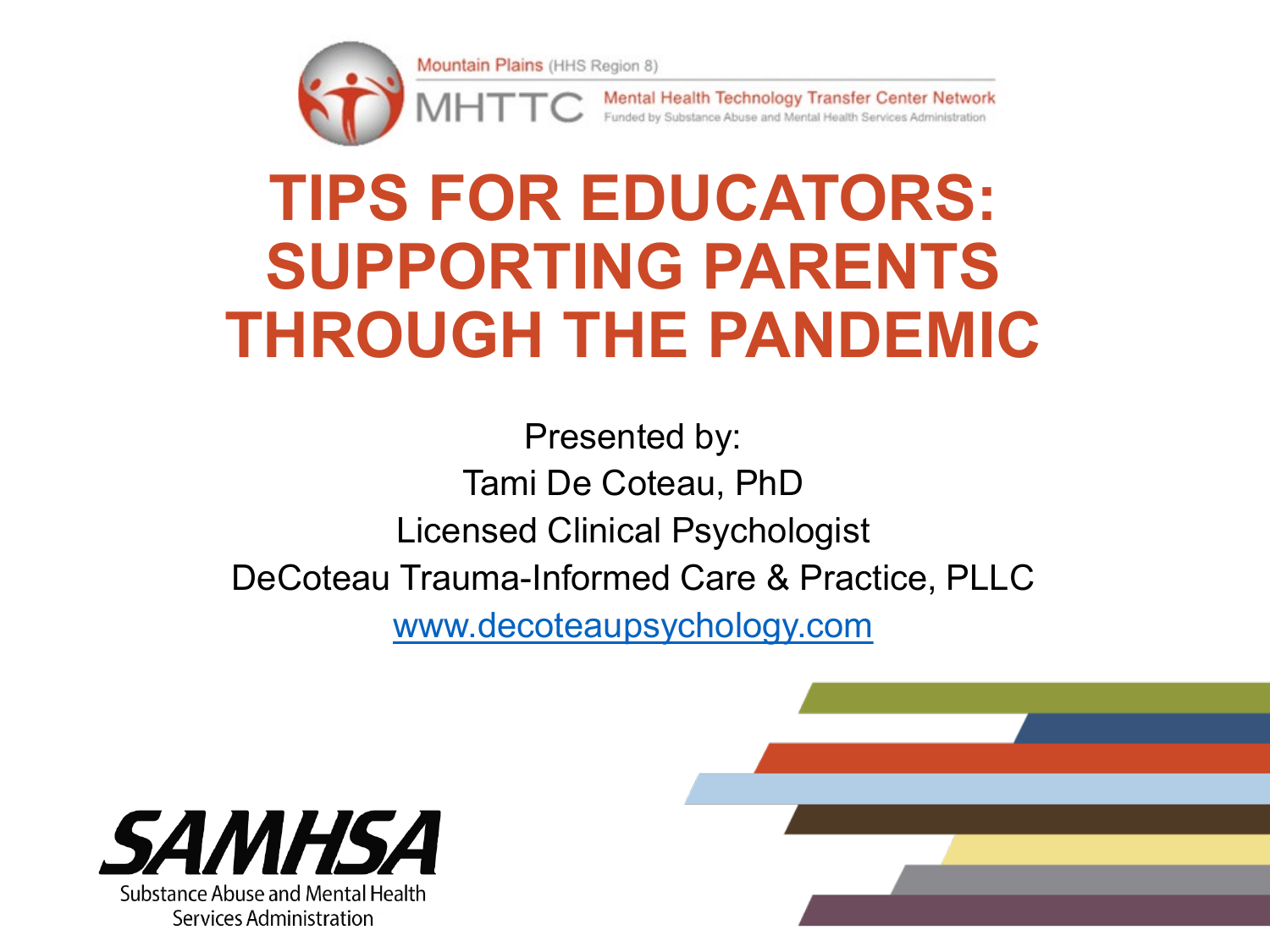## **Disclaimer**

This presentation was prepared for the Mountain Plains Mental Health Technology Transfer Center (TTC) Network under a cooperative agreement from the Substance Abuse and Mental Health Services Administration (SAMHSA). All material appearing in this presentation, except that taken directly from copyrighted sources, is in the public domain and may be reproduced or copied without permission from SAMHSA or the authors. Citation of the source is appreciated. Do not reproduce or distribute this presentation for a fee without specific, written authorization from the Mountain Plains Mental Health Technology Transfer Center. For more information on obtaining copies of this presentation to distribute for a fee, call 701-777-6367.

At the time of this presentation, Elinore F. McCance-Katz, served as SAMHSA Assistant Secretary. The opinions expressed herein are the views of Dr. Tami Decoteau, Ph.D. and do not reflect the official position of the Department of Health and Human Services (DHHS), SAMHSA. No official support or endorsement of DHHS, SAMHSA, for the opinions described in this document is intended or should be inferred.

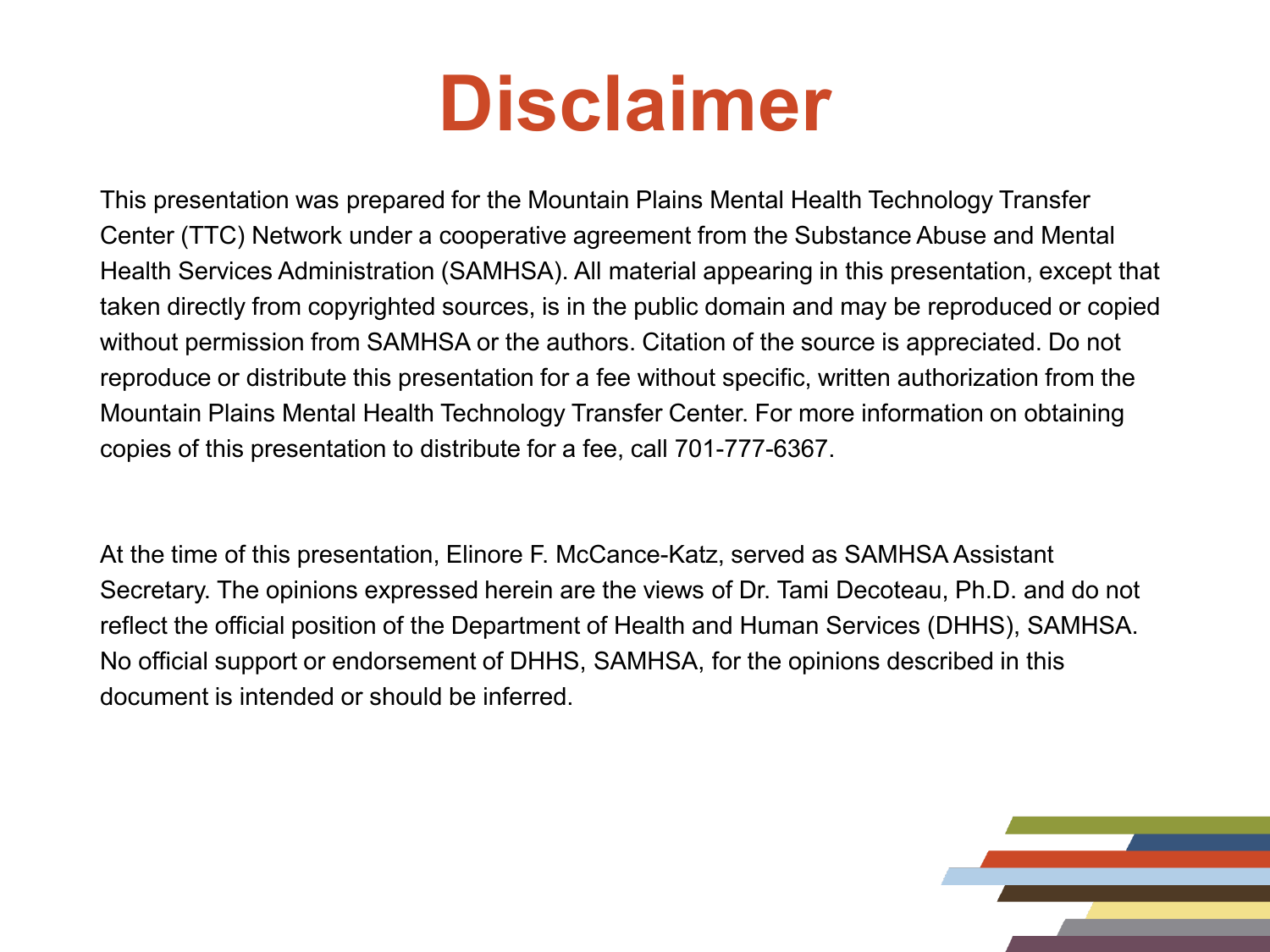#### **DEAR PARENTS.**

THERE IS NO ACADEMIC EMERGENCY THIS WEEK, SO DON'T BE SO QUICK TO SET UP A HOMESCHOOL. OUR **COUNTRY IS IN CRISIS, AND WE ARE** ALL STRESSED AND TIRED. **STRESSED ADULTS CAN NOT TEACH STRESSED CHILDREN. IT IS A** NEURO-BIOLOGICAL IMPOSSIBILITY. TRY FOCUSING ON CONNECTIONS AND FEELINGS OF SAFETY.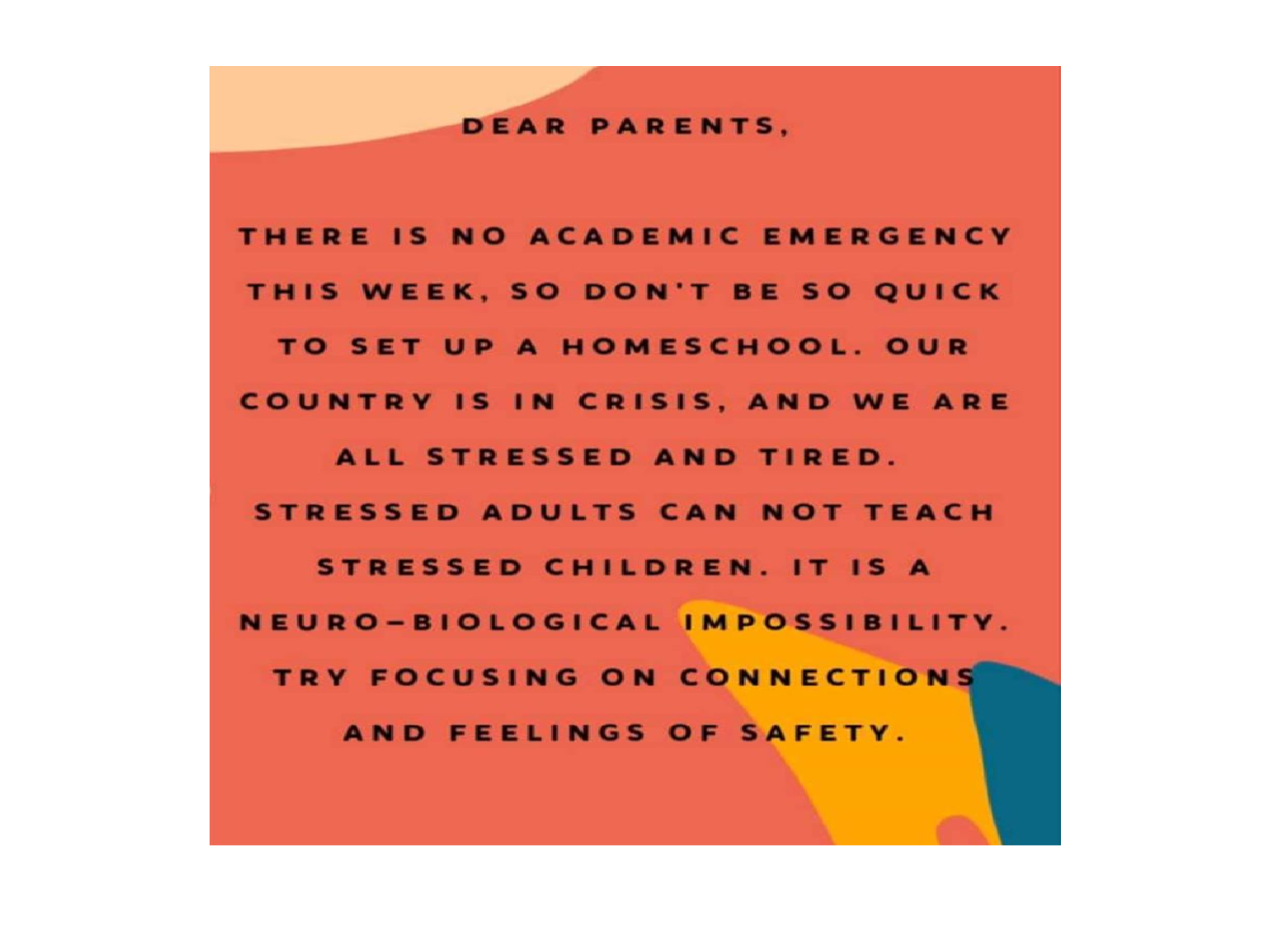## **Tips for Educators**

- Empower
	- Ecological
	- Physiological
- Connect
	- Mindfulness
	- Engagement
- Learning Brain

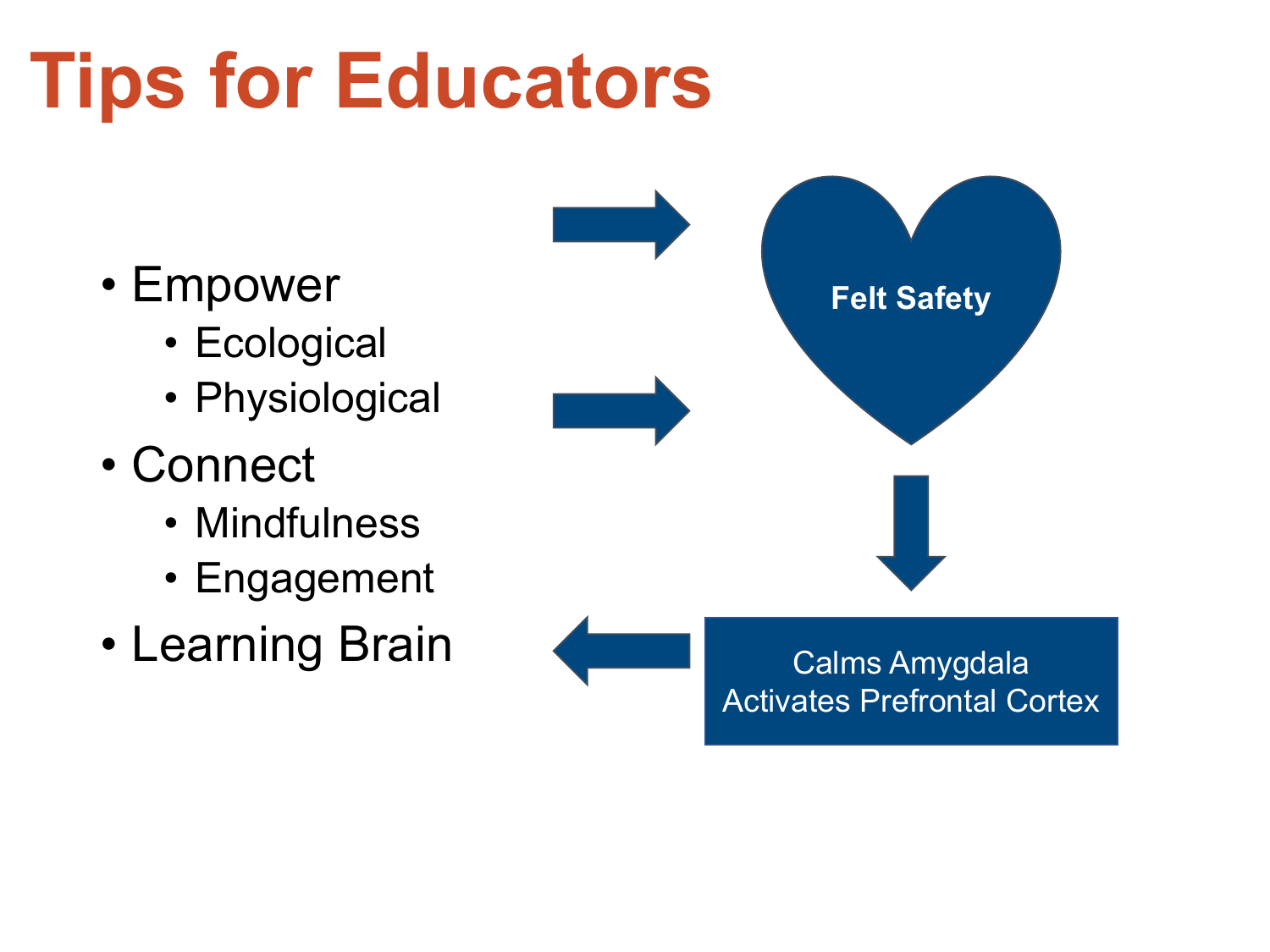# **Empowering Through COVID-19**

- Ecological (Environment):
	- Transitions, Rituals, Artifacts.
		- Ex. Morning/End of day routines, schedules,
		- Creates predictability, structure, and meaning.
		- Reduces anxiety, helps calm the body.

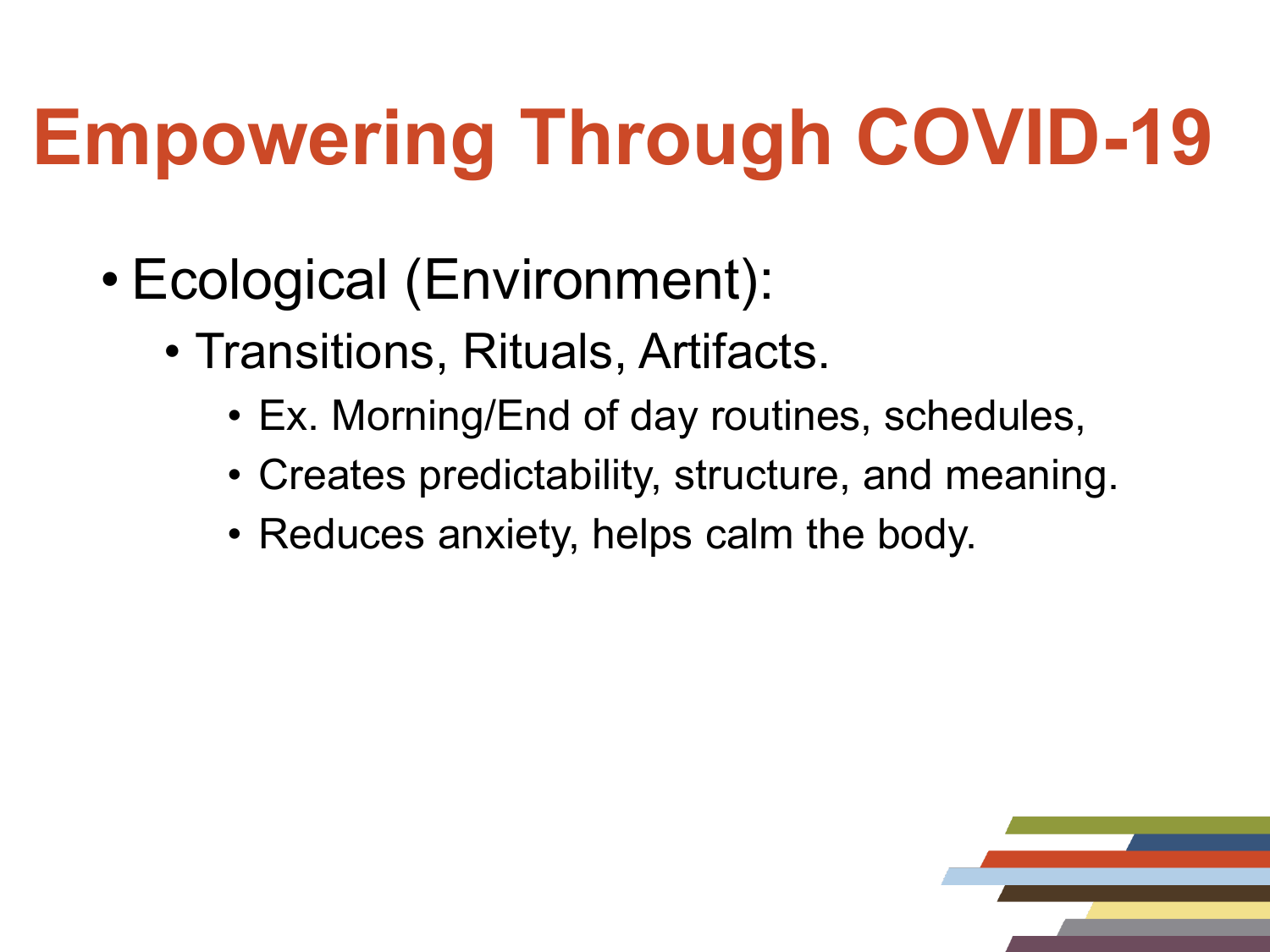## **Empowering Through COVID-19**

- Physiological (Body):
	- Nutrition Helps regulate blood sugar. Improves mood regulation. Improves Immunity!
		- Snack every 2 hours. High protein snacks are best, and nuts are okay!
	- Exercise Schedule movement breaks; integrate movement into learning.
		- Rhythm sensory input helps balance the nervous system. Proprioceptive and Vestibular are best for calming. Give parents tips for calming at home.
	- Water Decreases aggression, increases attention, improves sleep
		- Provide continuous hydration.
	- Sleep Emphasize sleep routine and quality sleep
		- 7-9 hours adults
		- 8-12 children, depending on age and needs
	- Support Encourage socially distanced connections with counselors, clergy, family and friends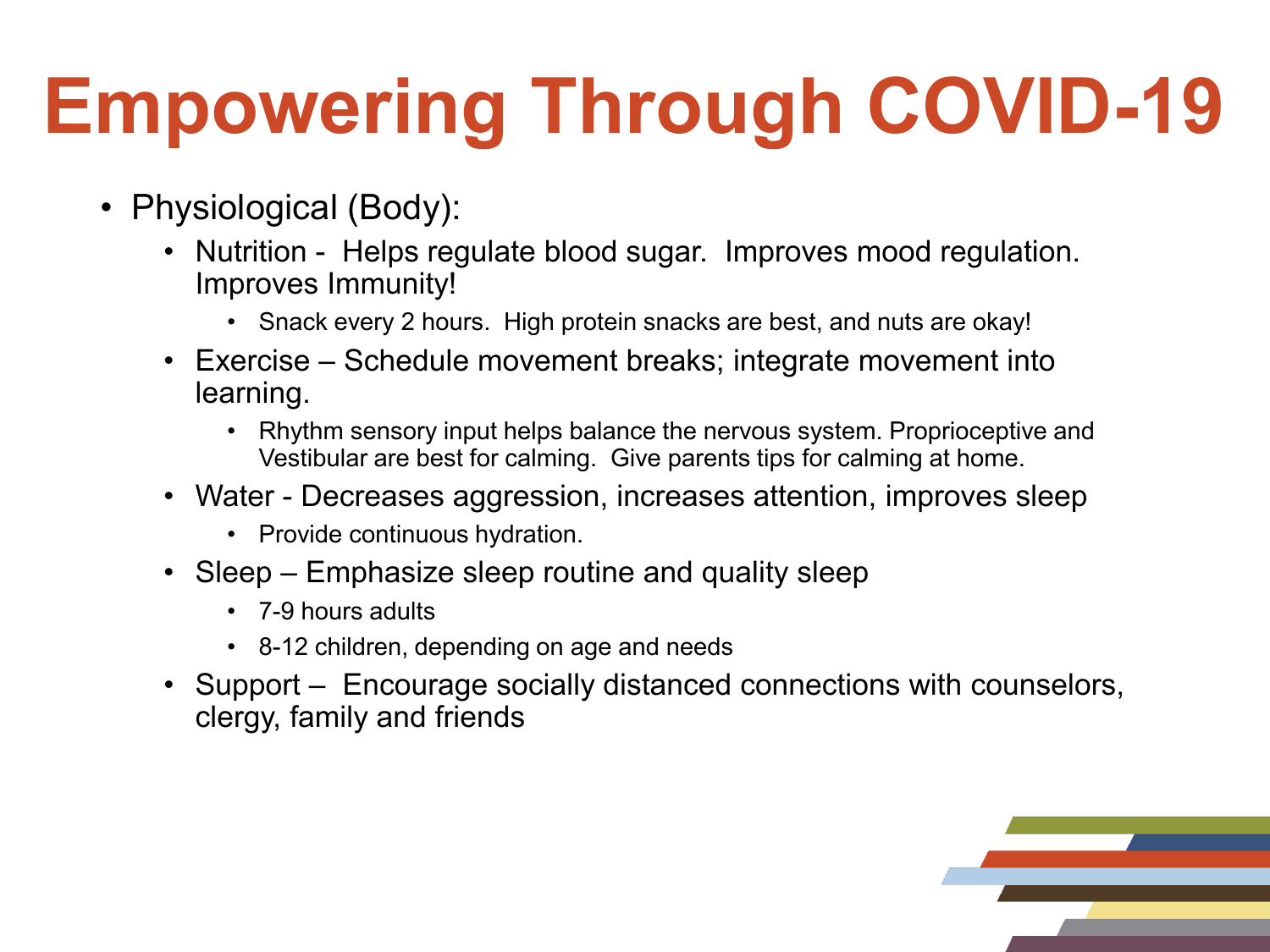# **Connecting Through COVID-19**

- Mindfulness
	- Undivided Attention
	- Calm Presence
	- Attunement & Awareness
	- Give voice
	- Flexible Responding
	- Creative Problem Solving

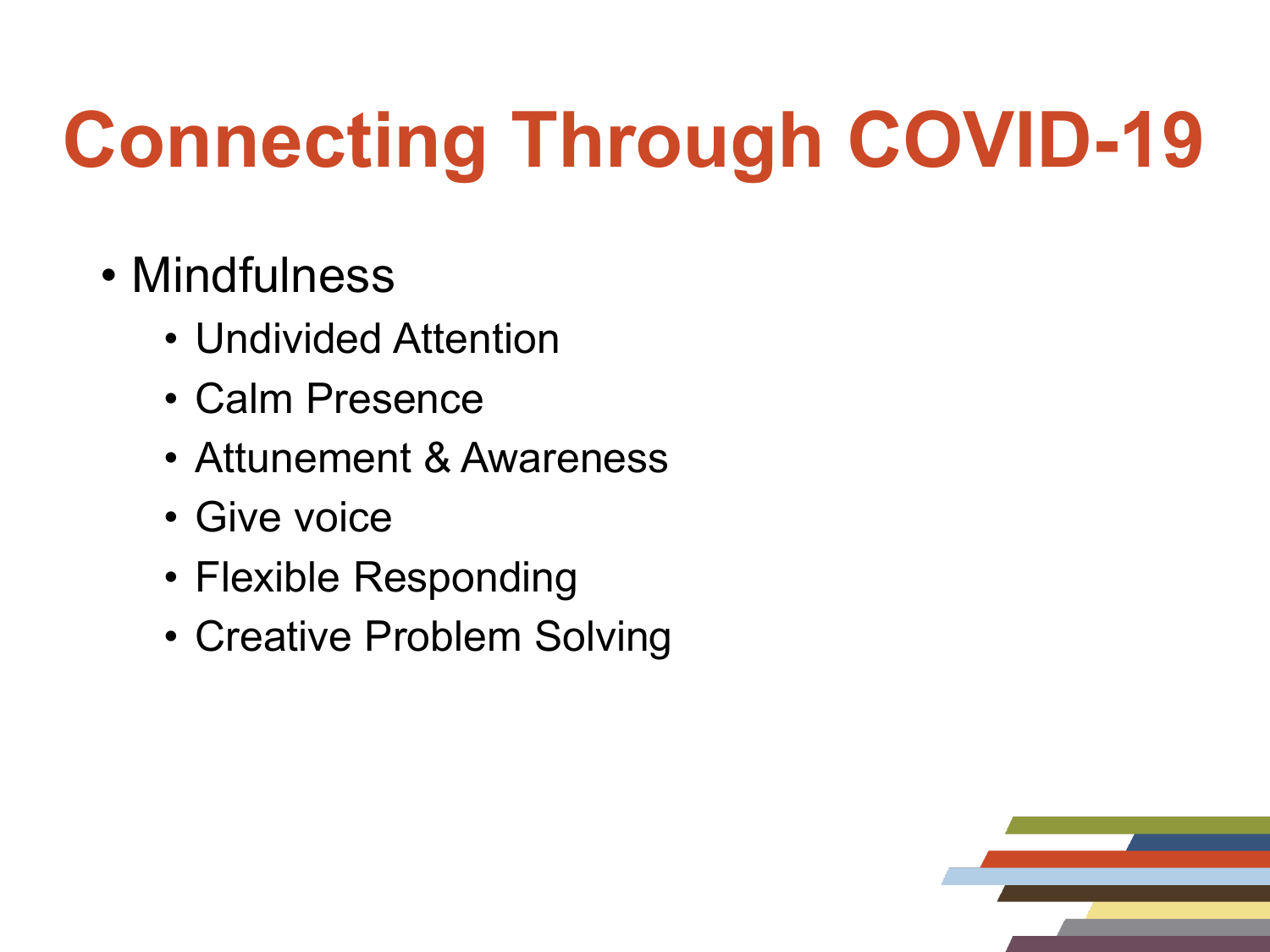# **Connecting Through COVID-19**

- Engagement
	- Encourage learning through fun family activity
		- Explore nature
		- Bake, build, create
		- Learn a practical life skill (change a tire, check the oil, do your laundry, etc.)
		- Have fun while learning.
			- Make a game of it. Use flashcards. Be silly.

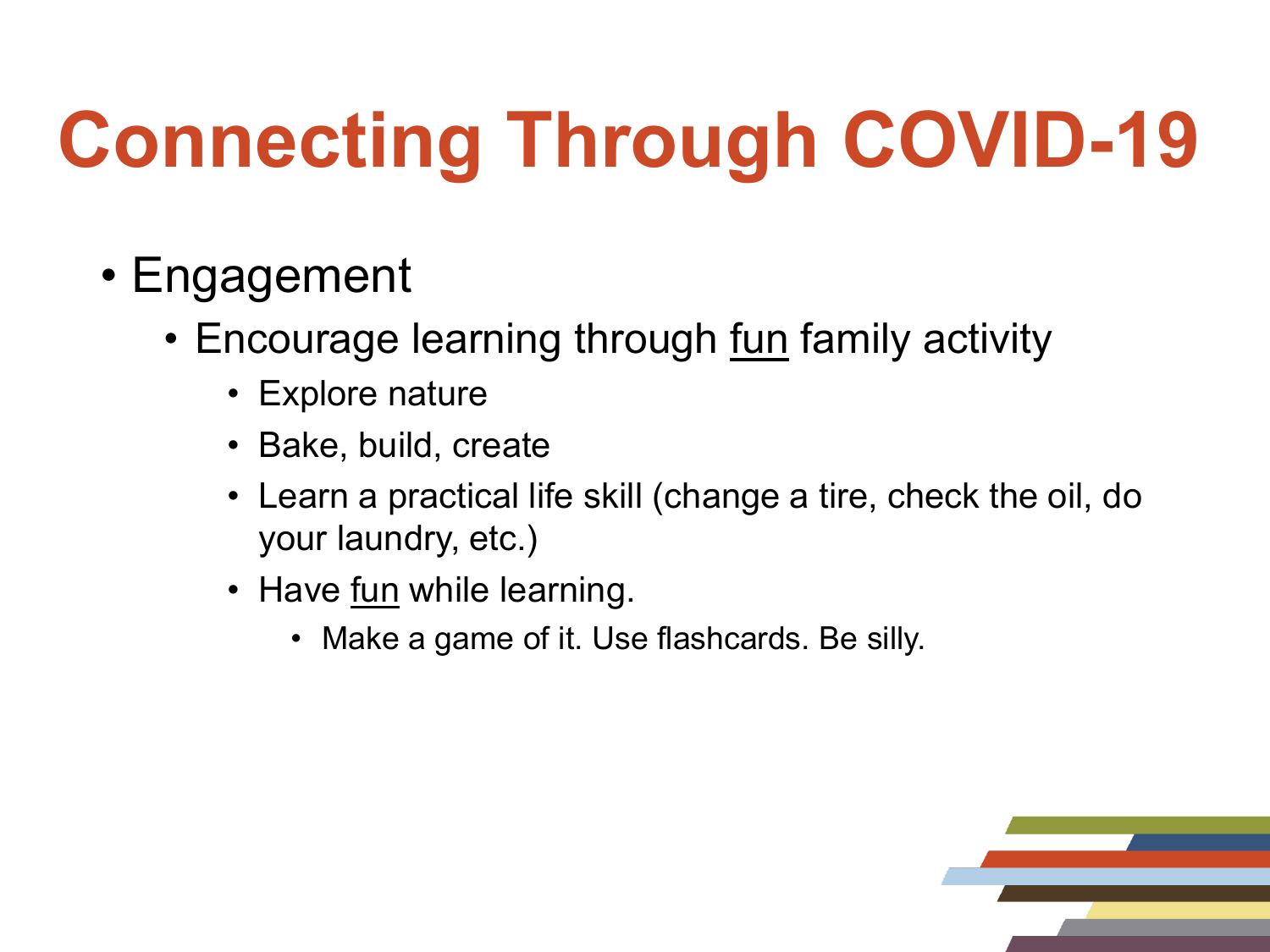## **Prioritize Needs**

- What are the parent's top 3 priorities at this time?
	- i.e., health, safety, family, finances, mental well-being, education, etc.
- Consider what activities are available right now to help the parent achieve their priorities.
	- e.g., nutrition, exercise, employment, time for myself, family time, medications, socialization, etc.
- How can these activities be built into the parent's daily routine?
- Which activities can be combined?
	- Scheduling a fun family activity = safety & family & learning
	- Taking a scheduled calming break or nap = personal time & exercise & mental well-being

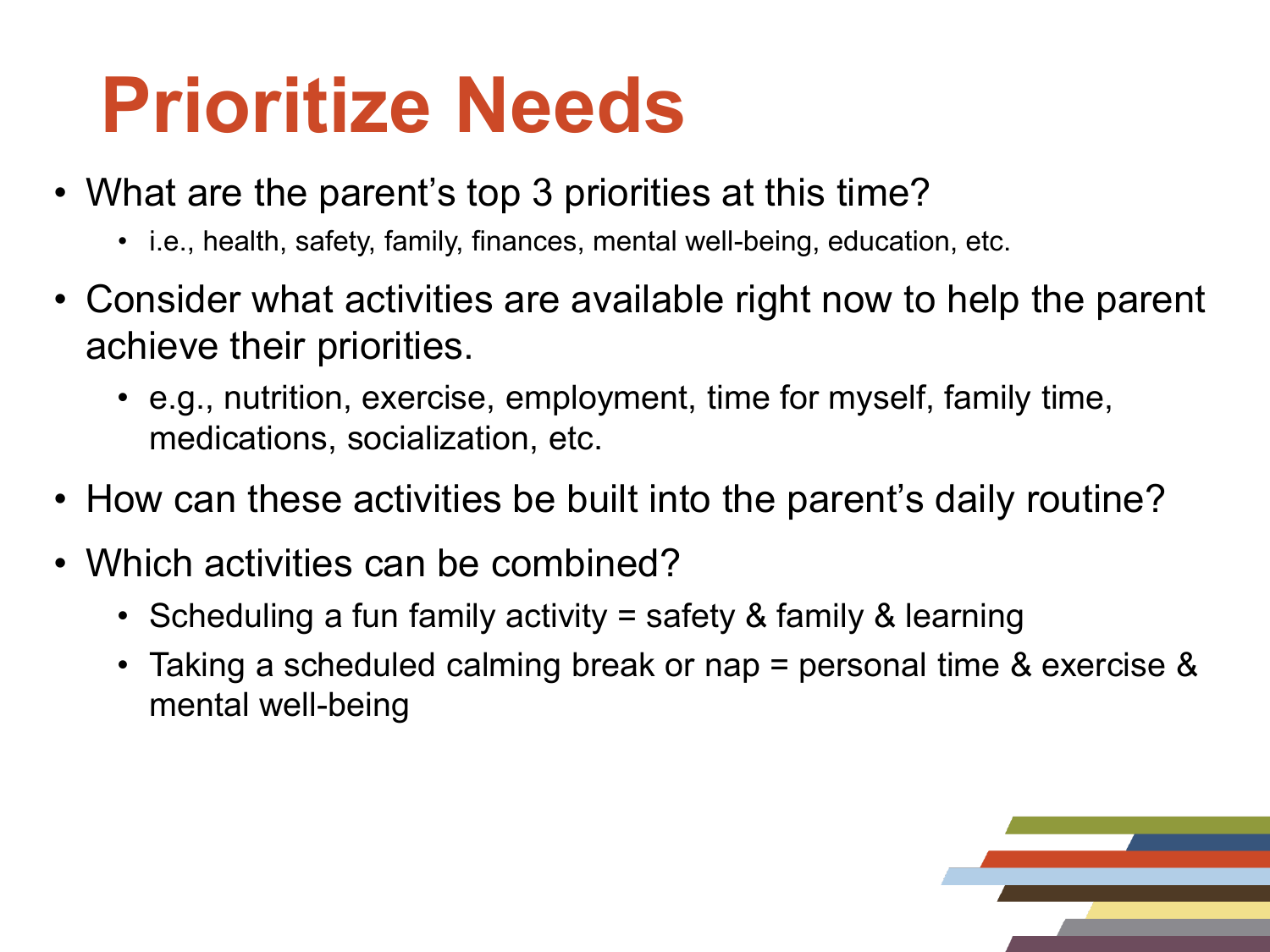## **Create the Schedule**

| Mon. - Thurs. Block Schedule                              |                                                                                              |                                                      |                                                                                                      |                                                                                          | <b>P.M.</b><br>routine                                                            | Fri.                                                                                     | Sat.                               | <b>Sun</b>                                              |
|-----------------------------------------------------------|----------------------------------------------------------------------------------------------|------------------------------------------------------|------------------------------------------------------------------------------------------------------|------------------------------------------------------------------------------------------|-----------------------------------------------------------------------------------|------------------------------------------------------------------------------------------|------------------------------------|---------------------------------------------------------|
| $9a-10a$                                                  | $10a-12p$                                                                                    | $12p - 1p$                                           | $1p-3p$                                                                                              | $3p-5p$                                                                                  | $5p-8p$                                                                           | <b>OFF</b>                                                                               | Chore                              | Family                                                  |
| If<br>wake<br>dress<br>eat<br>meds<br>vitamins<br>hygiene | If<br>45 mins<br>school<br>20 mins<br>art/craft<br>20 mins<br>outdoors<br>10 mins<br>reading | If<br>Lunch<br><b>Dishes</b><br>15 mins<br>rest time | If<br>45 mins<br>school<br>20 mins<br>exercise<br>20 mins<br>group<br>activity<br>10 mins<br>reading | If<br>20 mins<br>school<br>Clean<br>up<br>Prep for<br>next<br>day<br><b>Set</b><br>table | If<br><b>Dinner</b><br>Chore<br><b>Bath</b><br>Put away<br>toy<br>Pick up<br>room | <b>Relax</b><br>Stay<br>Calm<br>Get<br>Along<br><b>Be Kind</b><br>Leave<br>mom<br>alone! | If<br>List of<br>chores<br>Laundry | Family<br>Activity<br>8 <sub>l</sub><br>Outside<br>Time |
| Cereal                                                    | <b>Pretzels</b>                                                                              | Chicken                                              | Veggies                                                                                              | <b>Fruit</b>                                                                             | <b>Cookies</b>                                                                    | School                                                                                   | Favs                               | <b>Take</b><br>out                                      |
| Then<br>TV                                                | Then<br><b>Free Time</b>                                                                     | Then<br>Internet<br>Time                             | Then<br>Free<br>Play                                                                                 | Then<br><b>TV</b>                                                                        | Then<br>Video<br>Game                                                             | Then<br>your<br>choice                                                                   | Then<br>Your<br>choice             | Family<br>Movie                                         |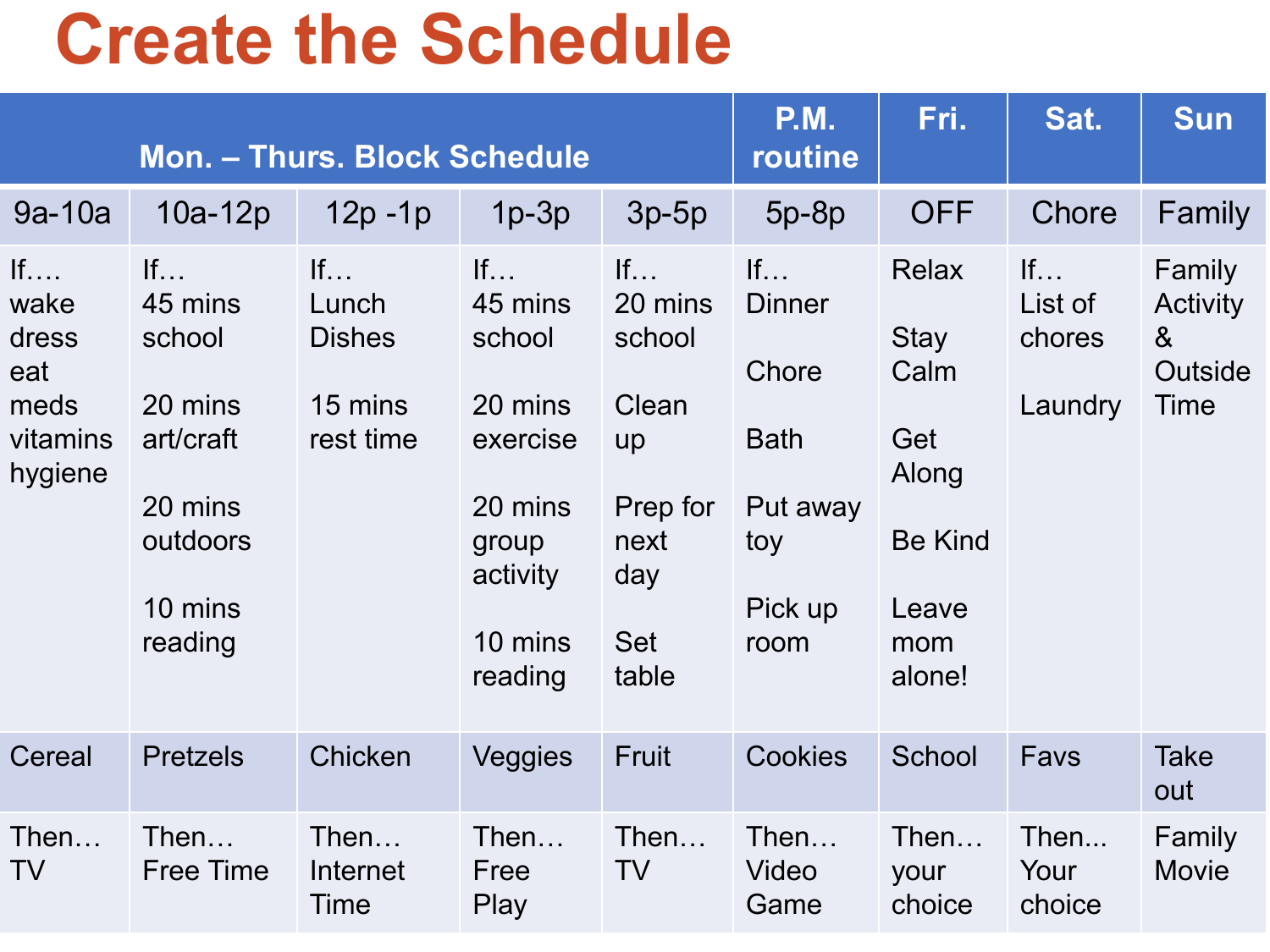# •SAFE CHILD + •CONNECTED CHILD = •LEARNING BRAIN

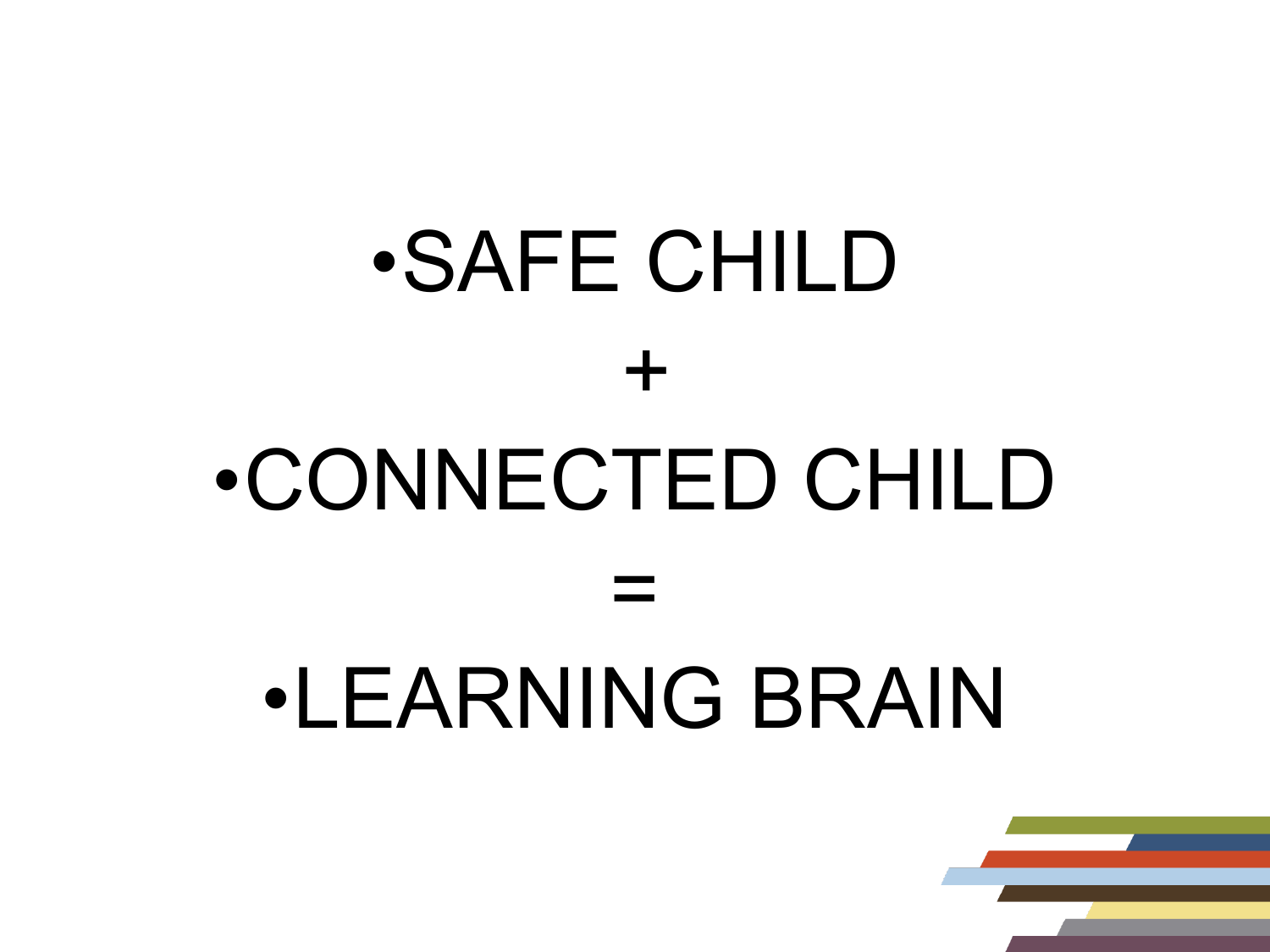## **Identify Families with Specific Needs**

- Children with 504/IEP Plans
	- Learning Problems
	- Behavior Problems
- Families with COVID-19 high risk category members
	- Immunocompromised i.e., recent illness, chronic disease, asthma, 60+ years.
- Families with infants, low income, single parents, substance abuse or mental health problems, and parents still working outside the home.
- Reach out, regularly connect, offer support, be flexible, adaptable and solution focused.

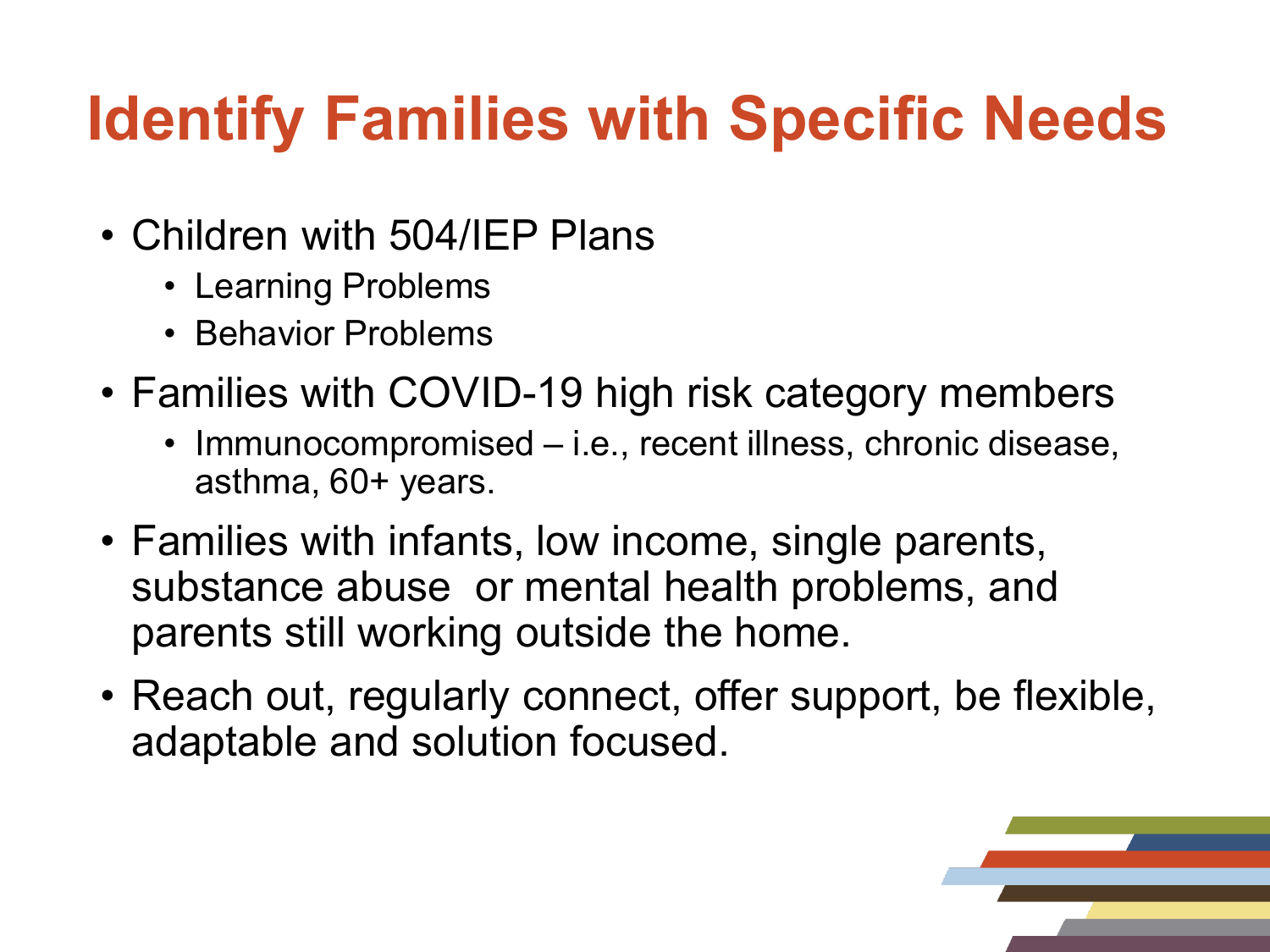### **TIPS for Educators**

- Hold office hours
- Clear & concise communication
- Do your best to reduce workload, emails, etc.
- Emphasize repetition (i.e., math) & reading
- Archive videos & lessons
- Identify essential vs. optional schoolwork
- Provide alternative learning methods for specific families

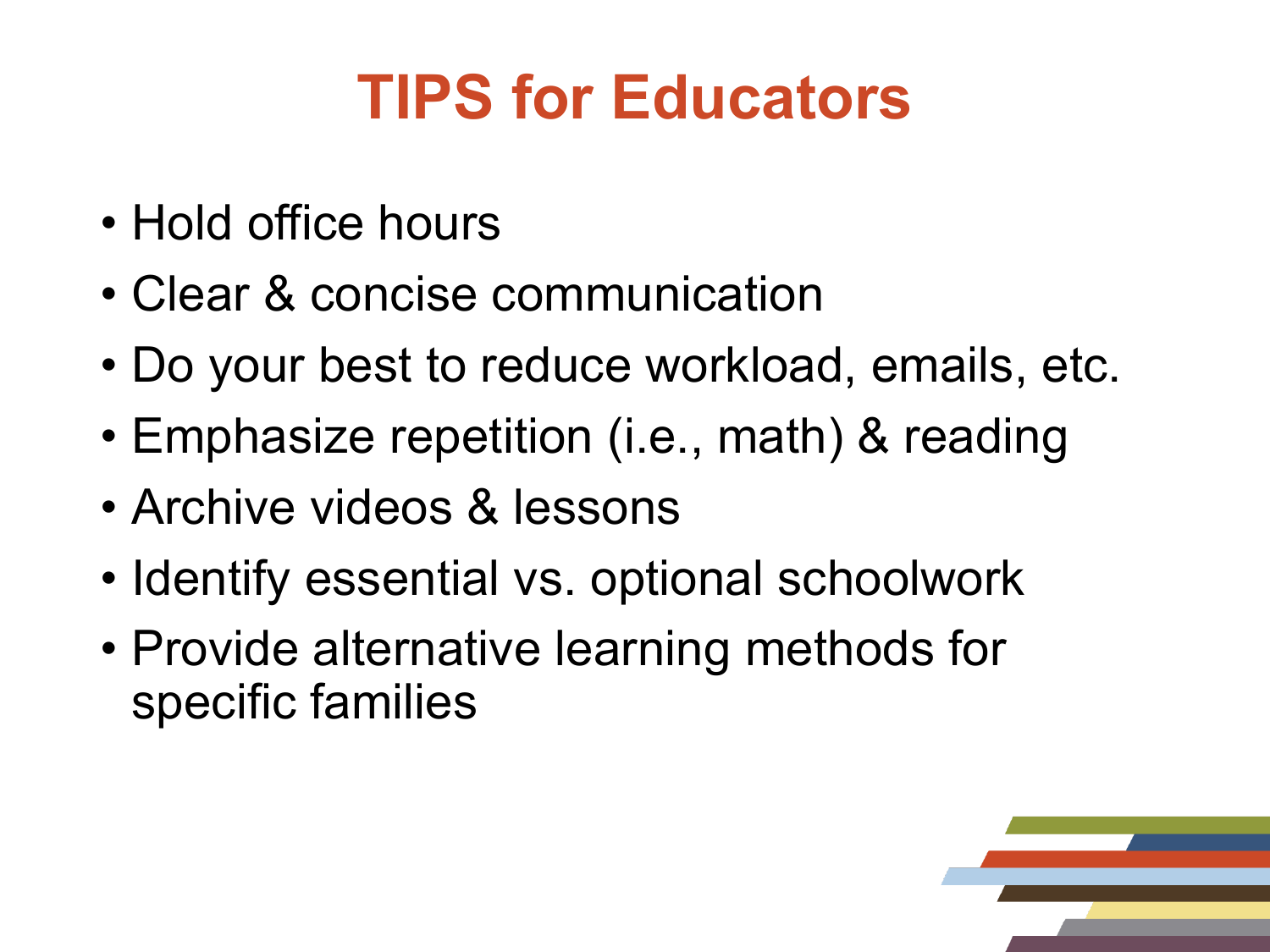#### **TIPS for Educators**

- Take Care of yourself & your family
- Educators are in crisis mode too
- Implement a routine
- Set limits and boundaries with others
- Practice daily self-care
- Sleep, sleep, sleep (8-10 hours)
- Balance your brain!
	- Tapping Exercise
	- Add an even though...statement

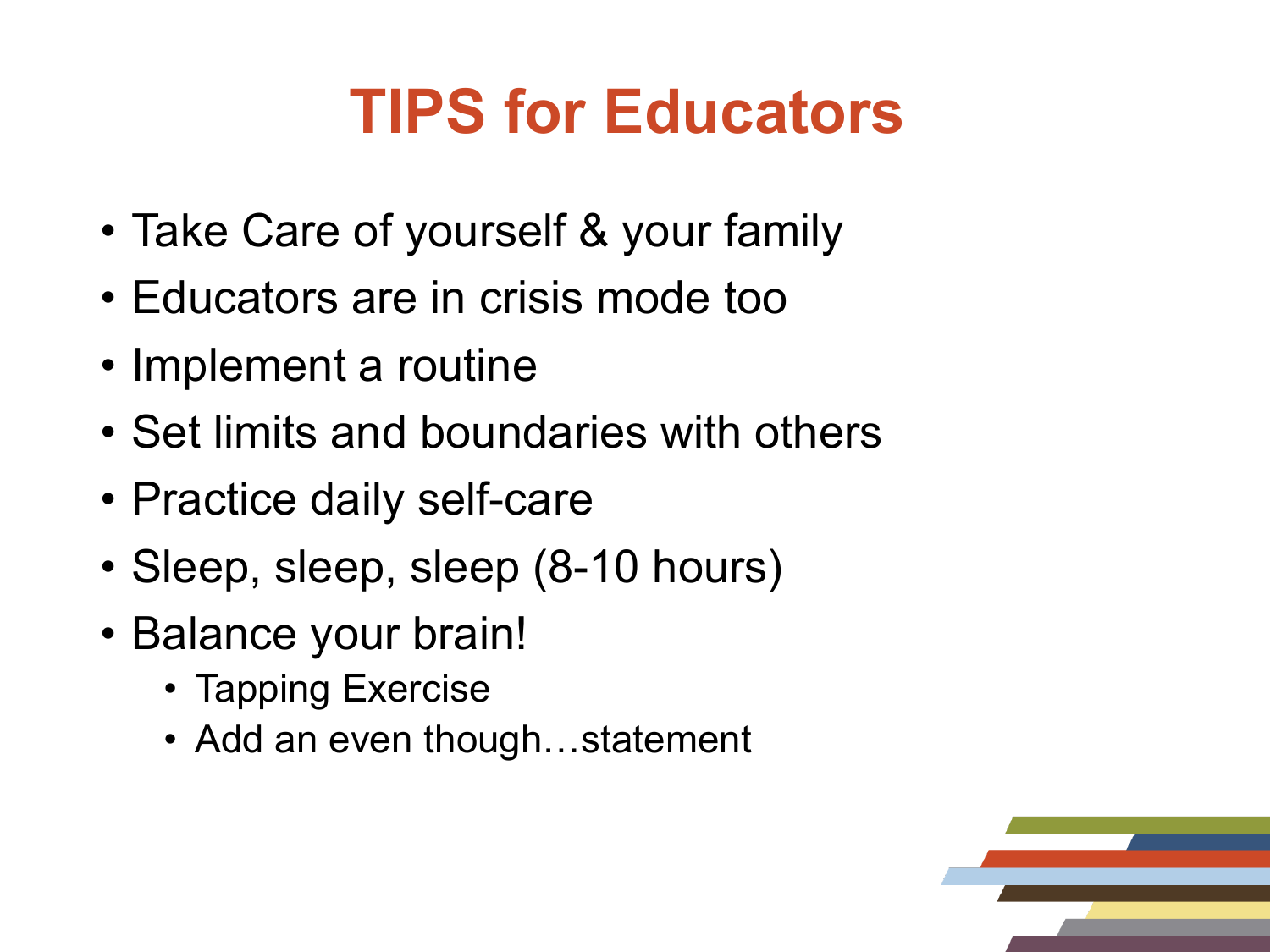#### **New Resources from the Mountain Plains MHTTC**

- Access the Mental Health Resources for Parents and Caregivers during COVID-19 [Click Here](https://mhttcnetwork.org/centers/mountain-plains-mhttc/product/mental-health-resources-parents-and-caregivers-during-covid)
- Access the Mental Health Resources for Educators during COVID-19 by [Click Here](https://mhttcnetwork.org/centers/mountain-plains-mhttc/product/mental-health-resources-k-12-educators-during-covid-19)